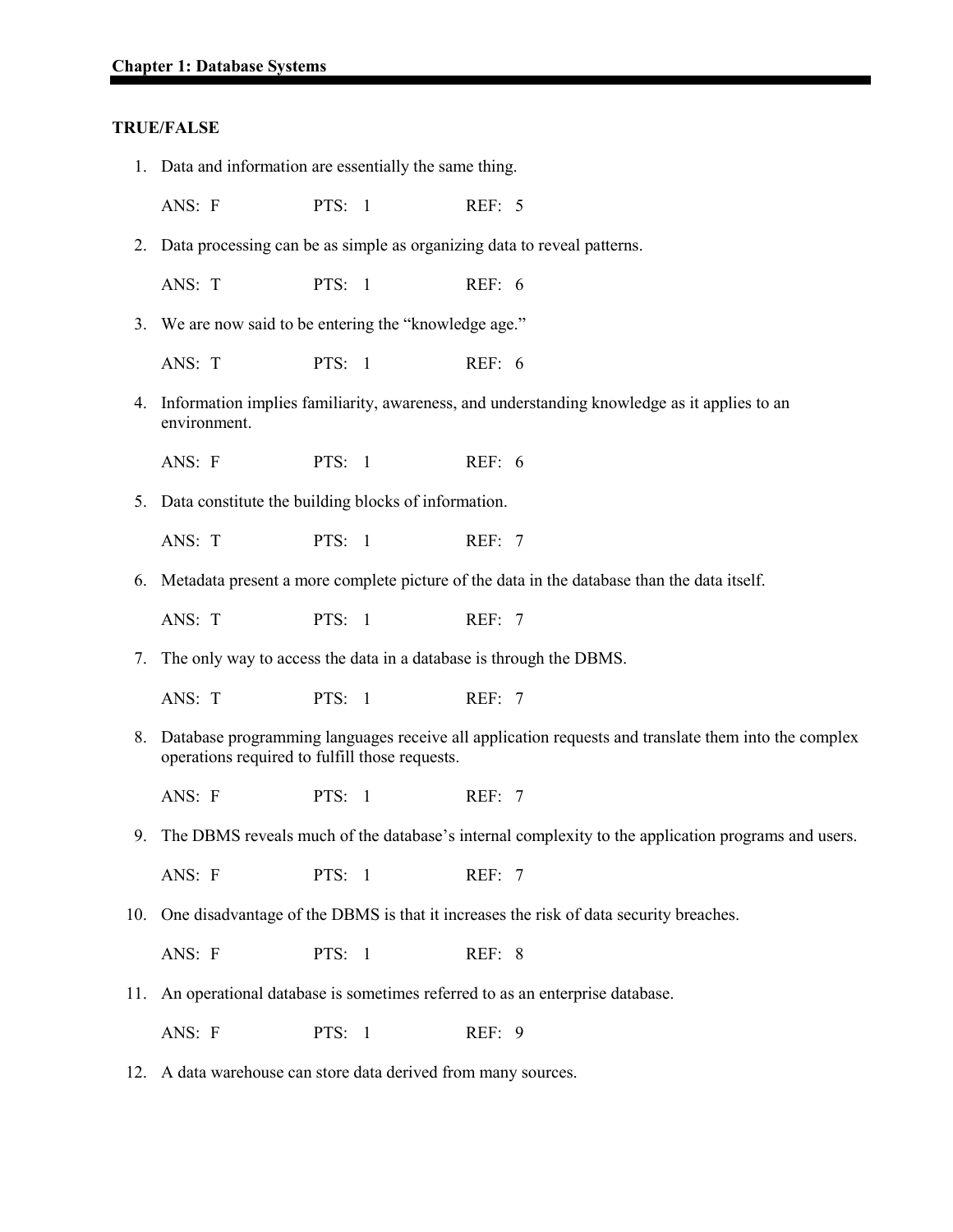ANS: T PTS: 1 REF: 10 13. The same data might be simultaneously structured and unstructured depending on the intended processing. ANS: T PTS: 1 REF: 10 14. Corporations use only structured data. ANS: F PTS: 1 REF: 10 15. Historically, a manual file system was composed of a system of file folders and filing cabinets. ANS: T PTS: 1 REF: 13 16. Initially the files within a computer file system were similar to manual files. ANS: T PTS: 1 REF: 14 17. Structural dependence exists when it is possible to make changes in the file structure without affecting the application program's ability to access the data. ANS: F PTS: 1 REF: 18 18. A query language is a procedural language. ANS: F PTS: 1 REF: 25 19. One disadvantage of a database system over previous data management approaches is increased costs. ANS: T PTS: 1 REF: 26 20. One advantage of a database system over previous data management approaches is that the database system is considerably less complex. ANS: F PTS: 1 REF: 26 **MULTIPLE CHOICE** 1. is used to reveal the meaning of data. a. Raw facts c. Formatting b. Knowledge d. Information ANS: D PTS: 1 REF: 7 2. Accurate, relevant, and timely information is the key to  $\frac{1}{\csc}$ . knowledge a. data management b. good decision making d. understanding ANS: B PTS: 1 REF: 7

3. \_\_\_\_ is the body of information and facts about a specific subject. a. Data c. Knowledge b. Information d. A database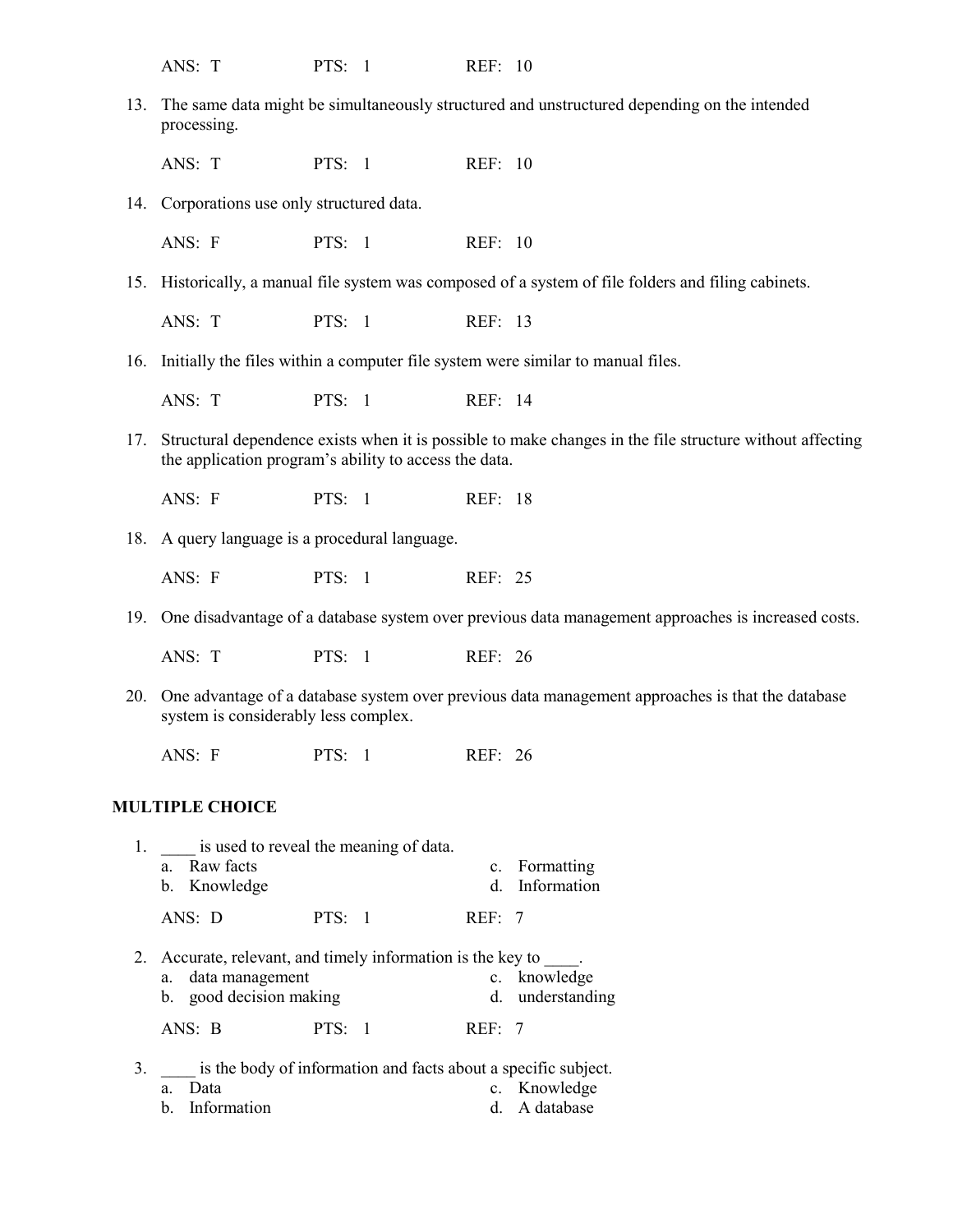ANS: C PTS: 1 REF: 6

|     | 4. End-user data is .<br>a. raw facts about the end-user<br>b. raw facts of interest to the end-user<br>c. data about data<br>d. accurate, relevant and timely information |          |                      |        |                                                                                                                                                            |
|-----|----------------------------------------------------------------------------------------------------------------------------------------------------------------------------|----------|----------------------|--------|------------------------------------------------------------------------------------------------------------------------------------------------------------|
|     | ANS: B<br><b>PTS:</b> 1                                                                                                                                                    |          |                      | REF: 7 |                                                                                                                                                            |
| 5.  | found within the database.<br>a. Queries<br>b. End-user data                                                                                                               |          |                      |        | provide(s) a description of the data characteristics and the set of relationships that link the data<br>c. Metadata<br>d. Information                      |
|     | ANS: C                                                                                                                                                                     |          | <b>PTS:</b> 1 REF: 7 |        |                                                                                                                                                            |
|     | 6. The serve(s) as the intermediary between the user and the database.<br>a. DBMS<br>b. metadata<br>ANS: A                                                                 |          | <b>PTS:</b> 1 REF: 7 |        | c. end-user data<br>d. programming language                                                                                                                |
| 7.  | The database structure in a DBMS is stored as a<br>a. file<br>b. collection of files                                                                                       |          |                      |        | c. set of key/value pairs<br>d. collection of queries                                                                                                      |
|     | ANS: B PTS: 1 REF: 7                                                                                                                                                       |          |                      |        |                                                                                                                                                            |
|     | a. query<br>b. operating system                                                                                                                                            |          |                      |        | 8. A(n) might be written by a programmer or it might be created through a DBMS utility program.<br>c. database management system<br>d. application program |
|     | ANS: D PTS: 1 REF: 7                                                                                                                                                       |          |                      |        |                                                                                                                                                            |
|     | a. Data inconsistency<br>b. Data consistency                                                                                                                               |          |                      |        | 9. exists when different versions of the same data appear in different places.<br>c. Better data integration<br>d. Improved decision making                |
|     | ANS: A                                                                                                                                                                     | PTS: $1$ |                      | REF: 8 |                                                                                                                                                            |
|     | 10. The response of the DBMS to a query is the<br>ad hoc query<br>a.<br>b. ad hoc response                                                                                 |          |                      |        | c. query result set<br>d. integrated view of the data                                                                                                      |
|     | ANS: C                                                                                                                                                                     | PTS: 1   |                      | REF: 8 |                                                                                                                                                            |
| 11. | a. desktop<br>b. workgroup<br>ANS: D                                                                                                                                       | PTS: 1   |                      | REF: 9 | $A(n)$ database is designed to support a company's day-to-day operations.<br>c. enterprise<br>d. transactional                                             |
|     | a. desktop<br>workgroup<br>$\mathbf{b}$ .                                                                                                                                  |          |                      |        | 12. $A(n)$ database is used by an organization and supports many users across many departments.<br>c. enterprise<br>d. transactional                       |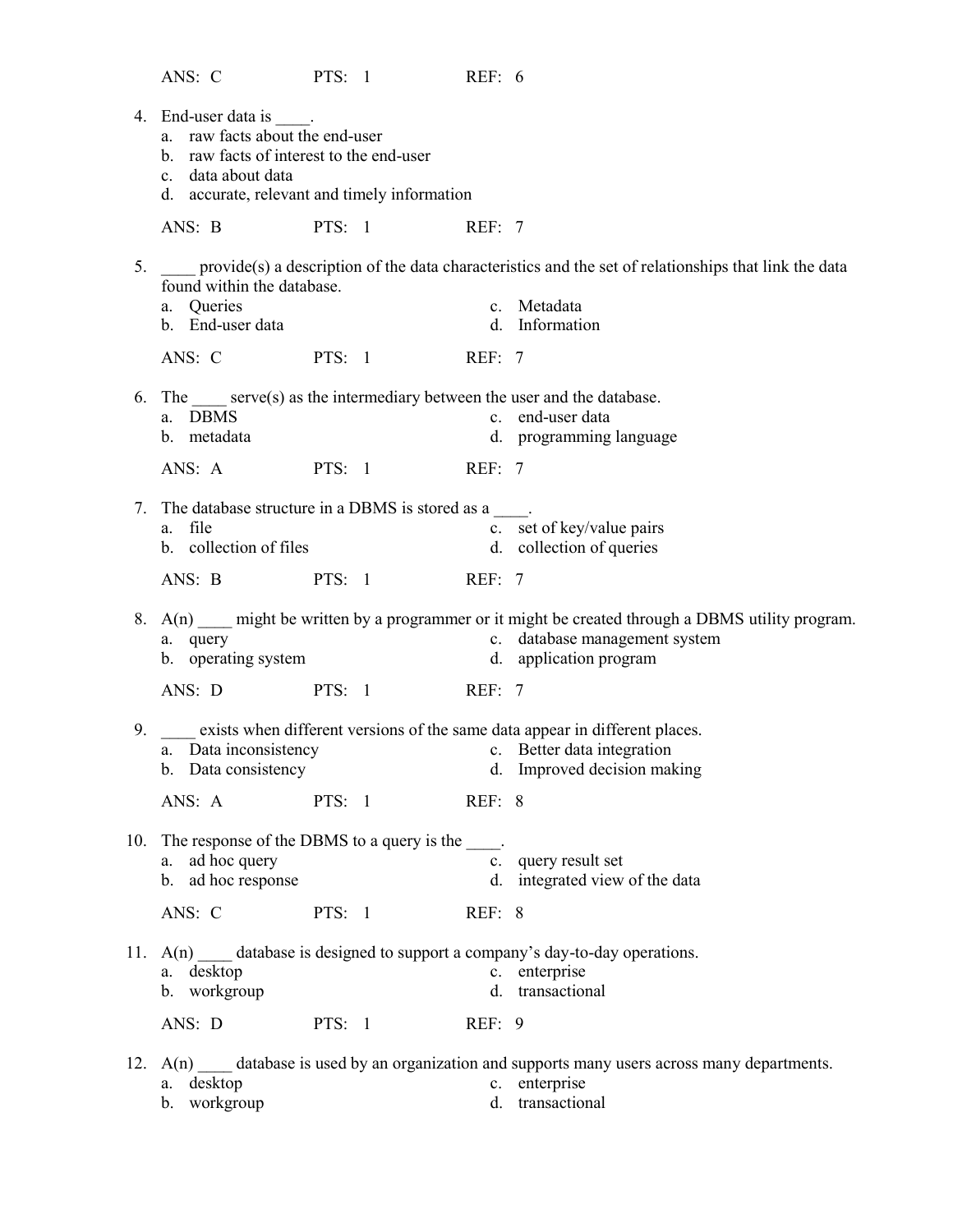ANS: C PTS: 1 REF: 9 13.  $A(n)$  database supports a relatively small number of users (usually fewer than 50) or a specific department within an organization. a. desktop c. enterprise b. workgroup d. transactional ANS: B PTS: 1 REF: 9 14. A database supports data distributed across several different sites. a. single-user c. centralized<br>b. multiuser d. distributed d. distributed ANS: D PTS: 1 REF: 9 15. A workgroup database is  $a(n)$  database. a. single-user c. enterprise b. multiuser d. distributed ANS: B PTS: 1 REF: 9 16. A desktop database is a \_\_\_\_\_ database. a. single-user c. workgroup b. multiuser d. distributed ANS: A PTS: 1 REF: 9 17. Most decision-support data are based on historical data obtained from \_\_\_\_\_. a. operational databases c. enterprise databases b. data warehouses d. workgroup databases ANS: A PTS: 1 REF: 10 18. The structure is quite different from that of an operational or transactional database. a. data warehouse c. enterprise database b. workgroup database d. distributed database ANS: A PTS: 1 REF: 10 19. data exist in the format in which they were collected. a. Structured c. Unstructured b. Semistructured d. Historical ANS: C PTS: 1 REF: 10 20. \_\_\_\_ data exist in a format that does not lend itself to processing that yields information. a. Structured c. Unstructured b. Semistructured d. Historical ANS: C PTS: 1 REF: 10 21. \_\_\_\_ data are the result of formatting to facilitate storage, use and generation of information. a. Structured c. Unstructured b. Semistructured d. Historical ANS: A PTS: 1 REF: 10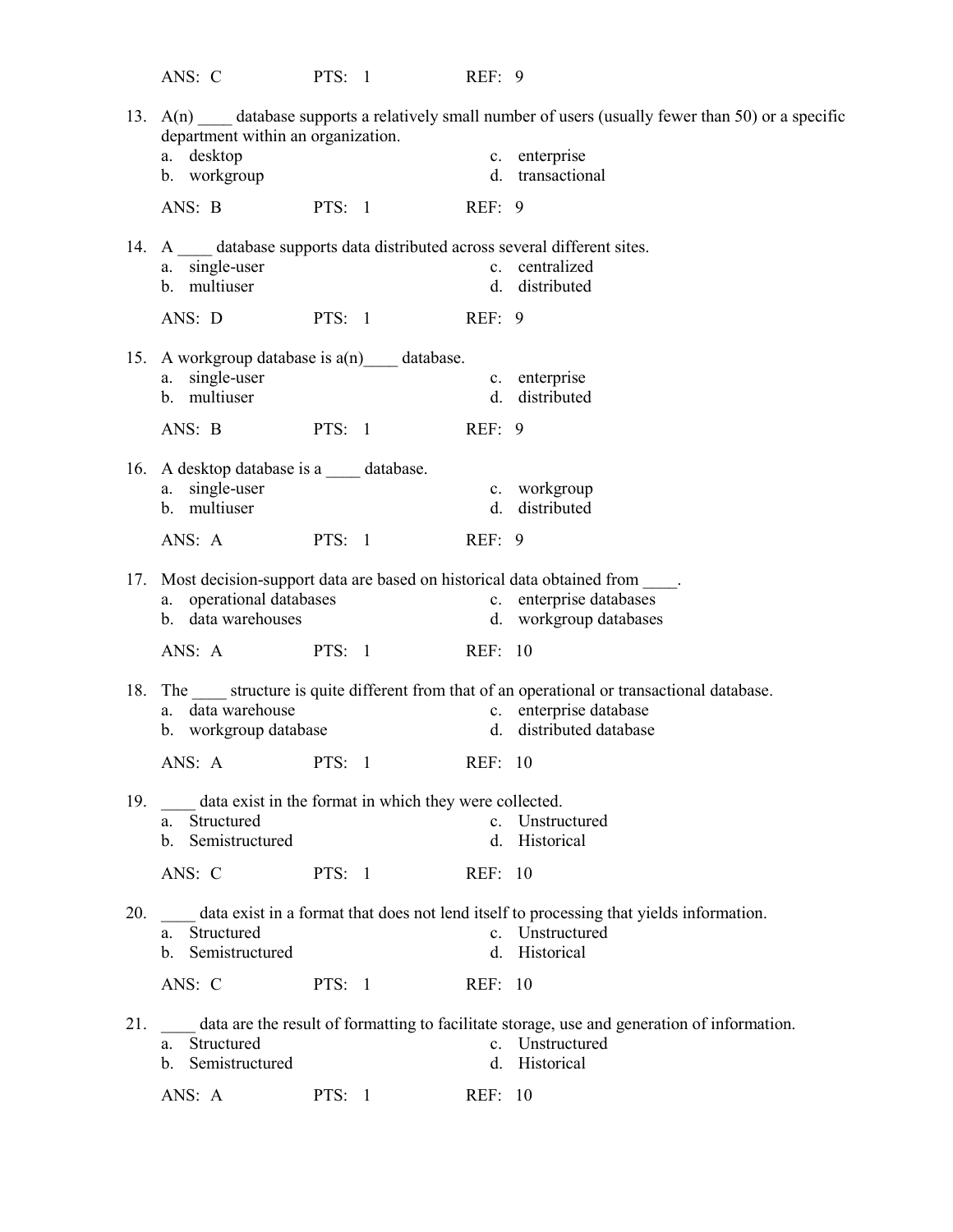|     | 22. Most data you encounter is best classified as .<br>structured<br>a.<br>b. semistructured                                     |          |           |         | c. unstructured<br>d. historical                                                                                                                                                         |  |
|-----|----------------------------------------------------------------------------------------------------------------------------------|----------|-----------|---------|------------------------------------------------------------------------------------------------------------------------------------------------------------------------------------------|--|
|     | ANS: B                                                                                                                           | PTS: 1   |           | REF: 10 |                                                                                                                                                                                          |  |
|     | 23. Which of the following is an example of structured data?<br>a. A Web page<br>b. An e-mail                                    |          |           |         | c. A memo<br>d. A spreadsheet                                                                                                                                                            |  |
|     | ANS: D PTS: 1                                                                                                                    |          |           | REF: 10 |                                                                                                                                                                                          |  |
|     | 24. XML data is _____.<br>a. structured<br>b. multistructured                                                                    |          |           |         | c. unstructured<br>d. semistructured                                                                                                                                                     |  |
|     | ANS: D                                                                                                                           | PTS: 1   |           | REF: 10 |                                                                                                                                                                                          |  |
|     | a. the date of creation<br>b. its expected use                                                                                   |          |           |         | 25. The organization of the data within the folders in a manual file system was determined by _____.<br>c. the title of the documents in the folder<br>d. the data processing specialist |  |
|     | ANS: B                                                                                                                           | PTS: 1   |           | REF: 13 |                                                                                                                                                                                          |  |
|     | a. database<br>b. column                                                                                                         |          |           |         | 26. A is a logically connected set of one or more fields that describes a person, place, or thing.<br>c. record<br>d. file                                                               |  |
|     | ANS: C                                                                                                                           | PTS: 1   |           | REF: 14 |                                                                                                                                                                                          |  |
|     | 27. A is a collection of related records.<br>database<br>a.<br>b. field                                                          |          |           |         | c. column<br>d. file                                                                                                                                                                     |  |
|     | ANS: D PTS: 1                                                                                                                    |          |           | REF: 14 |                                                                                                                                                                                          |  |
|     | a. database<br>b. field                                                                                                          |          | c. record |         | 28. A is a character or group of characters that has a specific meaning.<br>d. file                                                                                                      |  |
|     | ANS: B                                                                                                                           | PTS: 1   |           | REF: 14 |                                                                                                                                                                                          |  |
| 29. | storage, management and use of data within a database environment.<br>database management system<br>a.<br>b. database management |          |           |         | The phrase refers to an organization of components that define and regulate the collection,<br>c. management system<br>d. database system                                                |  |
|     | ANS: D                                                                                                                           | PTS: $1$ |           | REF: 21 |                                                                                                                                                                                          |  |
| 30. | relates to the activities that make the database perform more efficiently in terms of storage and<br>access speed.               |          |           |         |                                                                                                                                                                                          |  |
|     | a. Performance tuning<br>b. Database design                                                                                      |          |           |         | c. Query access<br>d. Database management                                                                                                                                                |  |
|     | ANS: A                                                                                                                           | PTS: $1$ |           | REF: 24 |                                                                                                                                                                                          |  |
|     |                                                                                                                                  |          |           |         |                                                                                                                                                                                          |  |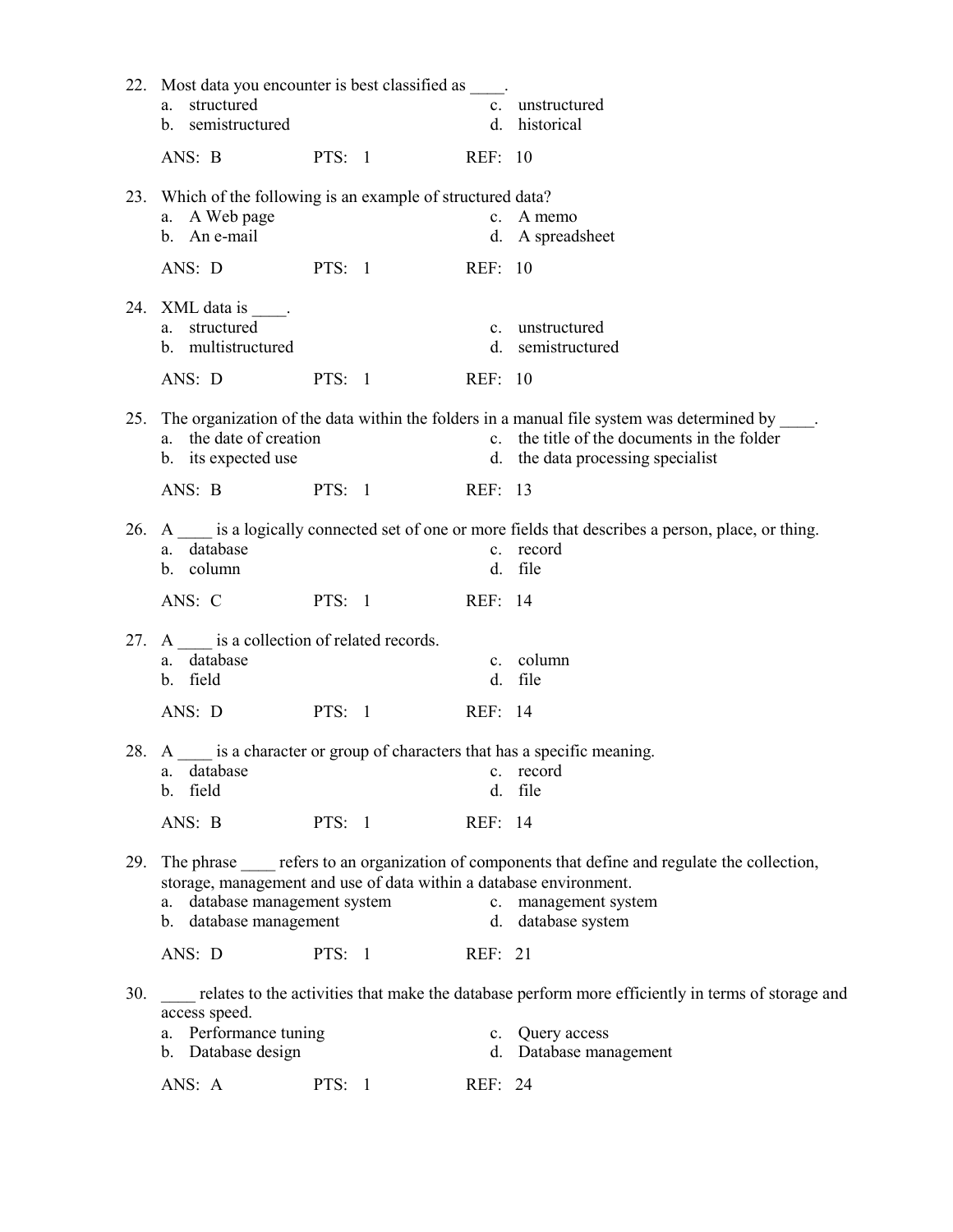# **COMPLETION**

| 1. | is the result of processing raw data to reveal its meaning.                                                                                         |  |  |  |
|----|-----------------------------------------------------------------------------------------------------------------------------------------------------|--|--|--|
|    | ANS: Information                                                                                                                                    |  |  |  |
|    | PTS: 1 REF: 6                                                                                                                                       |  |  |  |
|    | 2. To reveal meaning, information requires ___________________.                                                                                     |  |  |  |
|    | ANS: context                                                                                                                                        |  |  |  |
|    | REF: 6<br>PTS: 1                                                                                                                                    |  |  |  |
|    | 3. Raw data must be properly _________________________ for storage, processing and presentation.                                                    |  |  |  |
|    | ANS: formatted                                                                                                                                      |  |  |  |
|    | PTS: 1 REF: 6                                                                                                                                       |  |  |  |
|    | 4. Data ________________________ is a discipline that focuses on proper generation, storage and retrieval of<br>data.                               |  |  |  |
|    | ANS: management                                                                                                                                     |  |  |  |
|    | PTS: 1 REF: 7                                                                                                                                       |  |  |  |
| 5. | is data about data through which the end-user data are integrated and<br>managed.                                                                   |  |  |  |
|    | ANS: Metadata                                                                                                                                       |  |  |  |
|    | PTS: 1 REF: 7                                                                                                                                       |  |  |  |
|    | 6. $A(n)$ $\overline{A(n)}$ is a collection of programs that manages the database structure and controls access to the data stored in the database. |  |  |  |
|    | ANS:<br>DBMS (database management system)<br>database management system (DBMS)<br>database management system<br><b>DBMS</b>                         |  |  |  |
|    | PTS: 1<br>REF: 7                                                                                                                                    |  |  |  |
|    |                                                                                                                                                     |  |  |  |
|    | ANS: query                                                                                                                                          |  |  |  |
|    | PTS: 1<br>REF: 8                                                                                                                                    |  |  |  |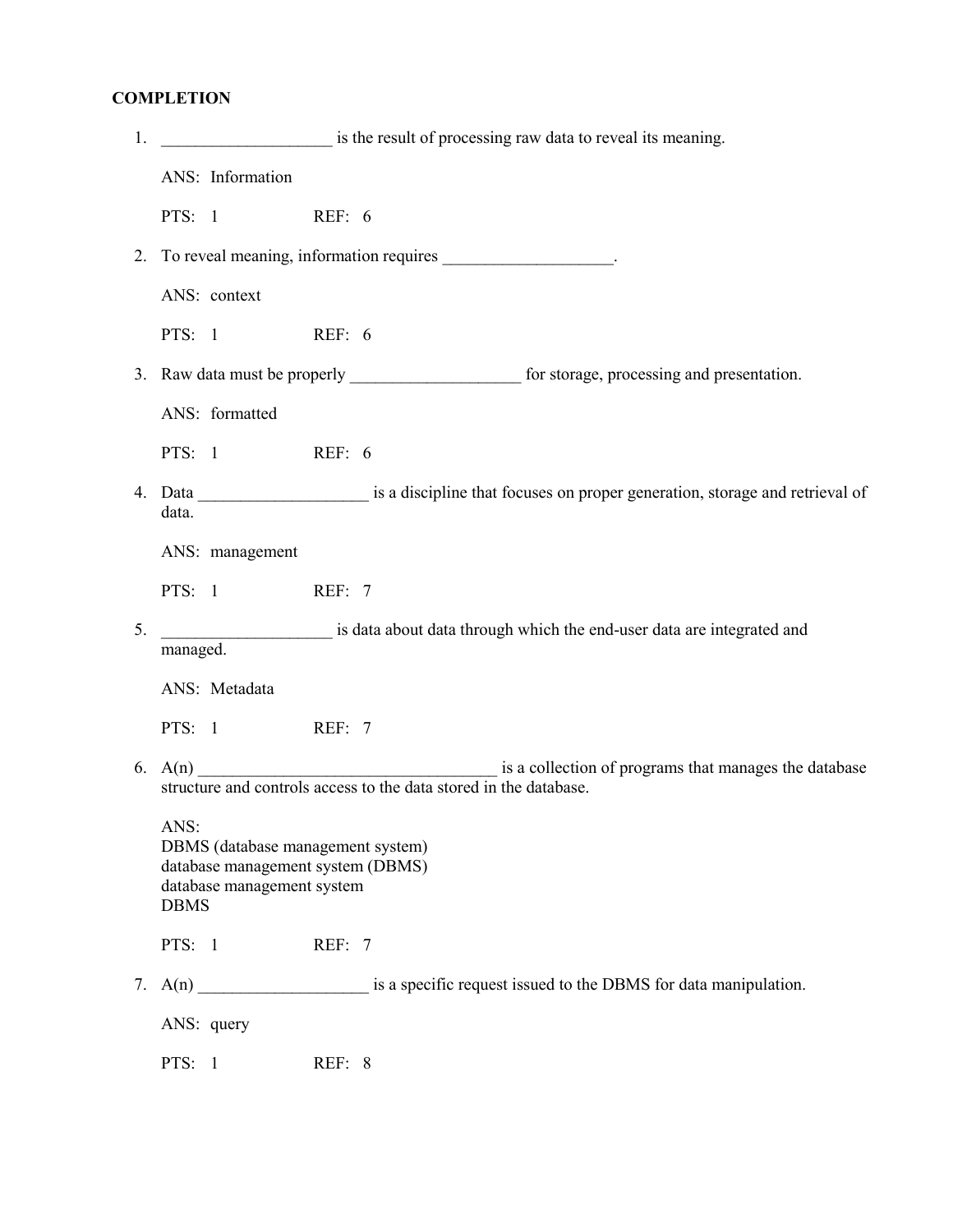| 8.  | databases focus primarily on storing data used to generate information                                                                                    |
|-----|-----------------------------------------------------------------------------------------------------------------------------------------------------------|
|     | required to make tactical or strategic decisions.                                                                                                         |
|     | ANS: Analytical                                                                                                                                           |
|     | PTS: $1$<br>REF: 9                                                                                                                                        |
| 9.  | is a special language used to represent and manipulate<br>data elements in a textual format.                                                              |
|     |                                                                                                                                                           |
|     | ANS:<br>XML (Extensible Markup Language)<br>Extensible Markup Language (XML)<br>Extensible Markup Language<br><b>XML</b>                                  |
|     | PTS: 1<br><b>REF: 10</b>                                                                                                                                  |
|     | computer-based system that would track data and produce required reports.                                                                                 |
|     | ANS:<br>data processing (DP) specialist<br>data processing specialist<br>DP specialist                                                                    |
|     | PTS: $1$<br>REF: 14                                                                                                                                       |
| 11. | exists when it is possible to make changes in the data storage characteristics<br>without affecting the application program's ability to access the data. |
|     | ANS: Data independence                                                                                                                                    |
|     | PTS: $1$<br>REF: 18                                                                                                                                       |
|     |                                                                                                                                                           |
|     | ANS: islands of information                                                                                                                               |
|     | PTS: 1<br>REF: 18                                                                                                                                         |
| 13. | exists when different and conflicting versions of the same data appear in<br>different places.                                                            |
|     | ANS: Data inconsistency                                                                                                                                   |
|     | PTS: 1<br>REF: 18                                                                                                                                         |
| 14. | exists when the same data are stored unnecessarily at different places.                                                                                   |
|     | ANS: Data redundancy                                                                                                                                      |
|     | PTS: 1<br>REF: 18                                                                                                                                         |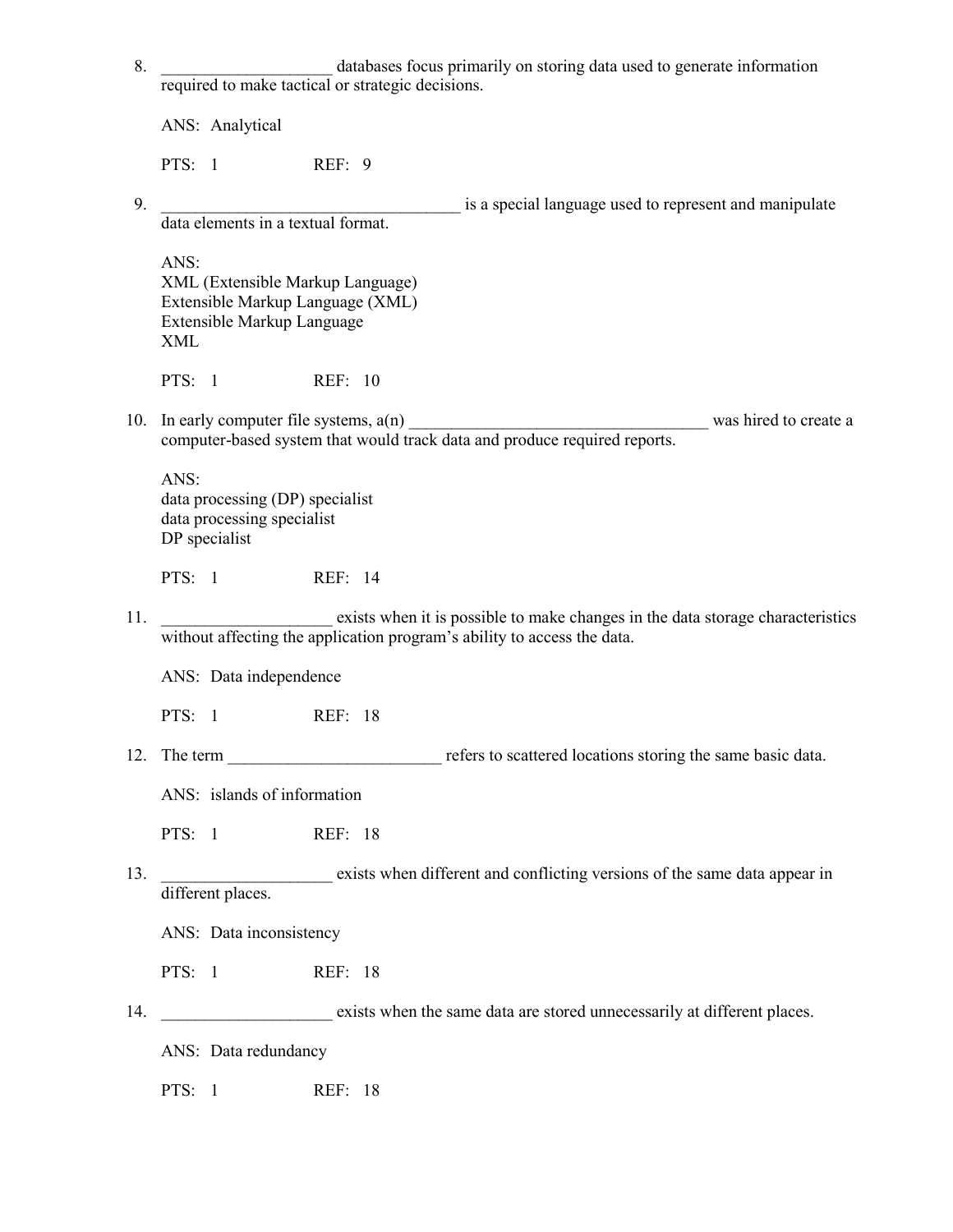successfully.

15.  $A(n)$  develops when all required changes in the redundant data are not made

ANS: data anomaly anomaly PTS: 1 REF: 19

## **ESSAY**

1. Describe what metadata are and what value they provide to the database system.

ANS:

The metadata describe the data characteristics and the set of relationships that links the data found within the database. For example, the metadata component stores information such as the name of each data element, the type of values (numeric, dates, or text) stored on each data element, and whether the data element can be left empty. The metadata provide information that complements and expands the value and use of the data. In short, metadata present a more complete picture of the data in the database. Given the characteristics of metadata, you might hear a database described as a "collection of self-describing data."

PTS: 1 REF: 7

2. What are the advantages of having the DBMS between the end user's applications and the database?

ANS:

Having a DBMS between the end user's applications and the database offers some important advantages. First, the DBMS enables the data in the database to be shared among multiple applications or users. Second, the DBMS integrates the many different users' views of the data into a single all-encompassing data repository.

PTS: 1 REF: 7

3. Discuss some considerations when designing a database.

ANS:

Proper database design requires the designer to identify precisely the database's expected use. Designing a transactional database emphasizes accurate and consistent data and operational speed. Designing a data warehouse database emphasizes the use of historical and aggregated data. Designing a database to be used in a centralized, single-user environment requires a different approach from that used in the design of a distributed, multiuser database.